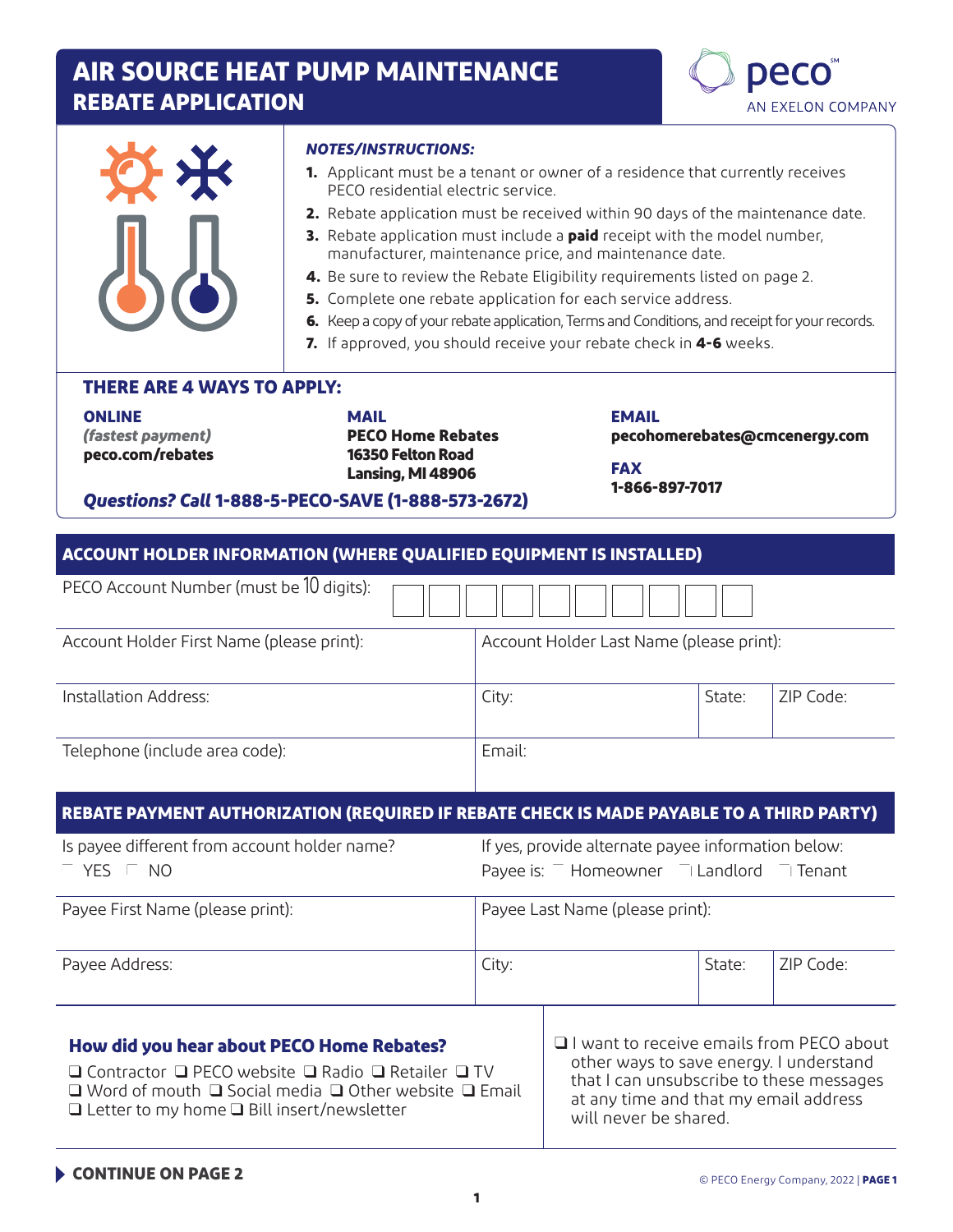#### **REBATE ELIGIBILITY REQUIREMENTS:**

- **1.** All eligibility requirements must be met to qualify.
- **2.** Maintenance must be on an Air Source Heat Pump at a residence that currently receives PECO residential electric service.
- **3.** Each maintenance check must include the following tasks, and documentation of these four steps must be included on contractor invoice:
	- Check refrigerant charge level and correct as necessary.
	- Inspect and clean or replace filters as needed.
	- Inspect blower and motor. Document lubrication if needed or write lubrication N/A.
	- Inspect and clean condenser and, if accessible, evaporator coil.
- **4.** Customers who have chosen an alternate electric supplier are still eligible.
- **5.** Maintenance on Ductless Heat Pumps are not eligible for a rebate.
- **6.** One rebate submission per calendar year per system.

| <b>CONTRACTOR/RETAILER INFORMATION</b> |        |           |  |
|----------------------------------------|--------|-----------|--|
| Contractor/Retailer Name:              |        |           |  |
| Address:                               |        |           |  |
| City:                                  | State: | ZIP Code: |  |

### **AIR SOURCE HEAT PUMP MAINTENANCE \$25**

| <b>MANUFACTURER</b>             |                                          | <b>CONDENSING/OUTDOOR UNIT</b><br><b>MODEL NUMBER</b> |
|---------------------------------|------------------------------------------|-------------------------------------------------------|
|                                 |                                          |                                                       |
| <b>COOLING CAPACITY (BTU) *</b> | <b>HEAT PUMP HEATING CAPACITY (BTU)*</b> | <b>MAINTENANCE DATE</b>                               |
|                                 |                                          |                                                       |

\*1 ton = 12,000 BTU of cooling capacity.

For multiple units, please print an additional copy of this page to provide required information

| <b>SIGNATURE REQUIRED</b>                                                                                                                                    |                                                                                                                                                                                                                                                                                                                                                                                                                                     |
|--------------------------------------------------------------------------------------------------------------------------------------------------------------|-------------------------------------------------------------------------------------------------------------------------------------------------------------------------------------------------------------------------------------------------------------------------------------------------------------------------------------------------------------------------------------------------------------------------------------|
| <u> 1989 - Johann Harry Harry Harry Harry Harry Harry Harry Harry Harry Harry Harry Harry Harry Harry Harry Harry</u><br>eligibility of this rebate program. | , certify that I am the PECO customer, or I am authorized by the PECO<br>customer to submit this application, and that the information and dated, paid receipt provided are true and correct,<br>that the product was installed in the service address provided above, and that product meets the requirements of<br>this rebate program. I further certify that the customer has read and understands the terms and conditions and |
| Signature                                                                                                                                                    | Date                                                                                                                                                                                                                                                                                                                                                                                                                                |